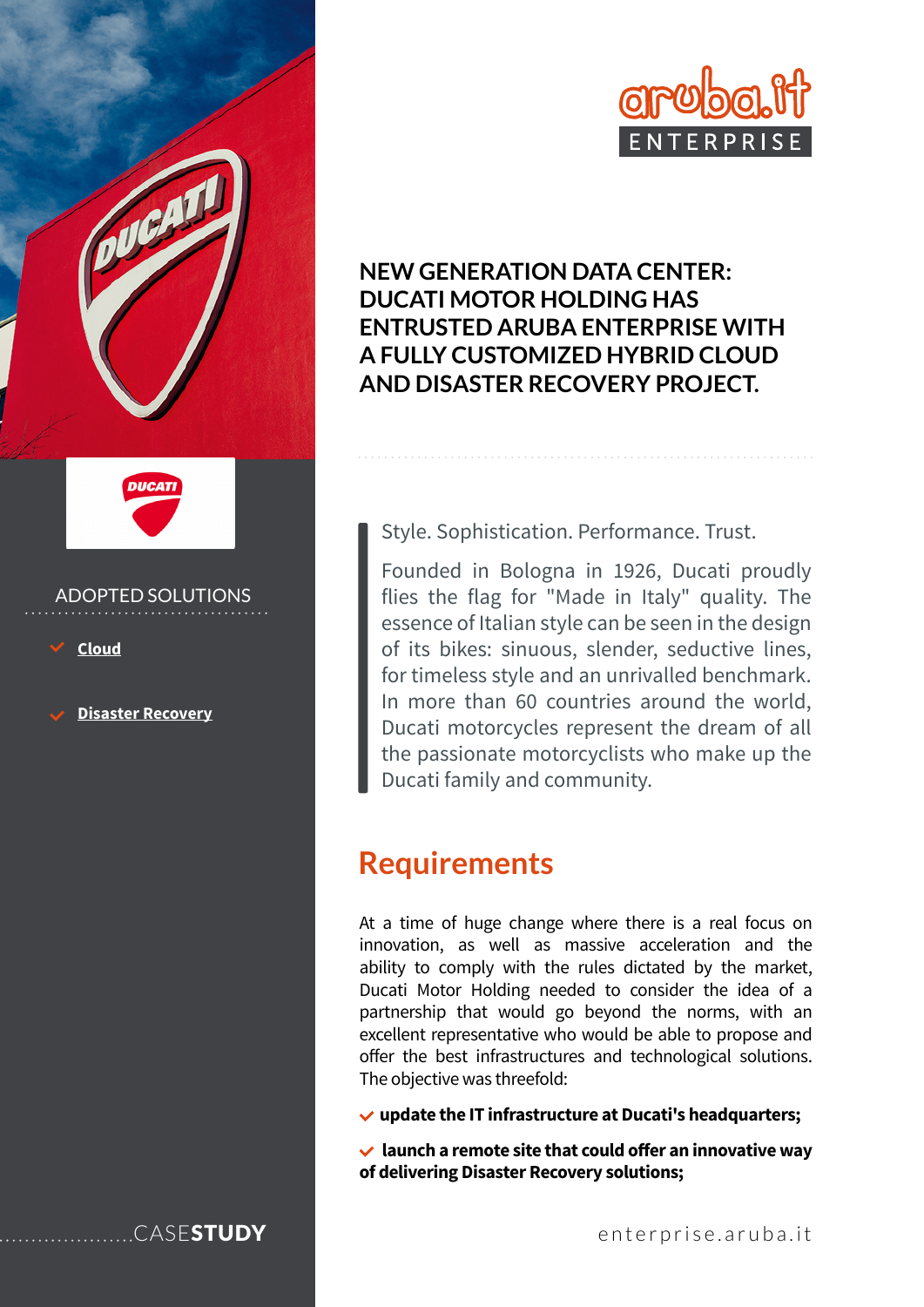**use an enterprise-level data center to provide these services.**

The ultimate goal of all of this was to improve efficiency when it comes to response times for the business's working needs.

## **The solution**

The project responded to three main requirements in order to:

 **upgrade the hardware** used by the onpremise data center provided **in the form of an on-premise Private Cloud**: with regard to the production infrastructure at Borgo Panigale, the Enterprise division designed an infrastructure with Lenovo servers and NetApp storage components to run onpremise backups for Ducati;

 provide a **fully dedicated Cloud solution to guarantee the highest level of security**  and privacy based on the specific IT architecture design skills boasted by the team's engineers and the high level of reliability offered by Aruba's Data Centers;

 create a **Disaster Recovery environment in the Global Cloud Data Center** for the most important applications located on Ducati's on-premise systems.

And so the New Generation Data Center was born, a real extension of the data center that Ducati Motor Holding already has: a hybrid data center was designed offering an on-premise hybrid Cloud solution at Borgo Panigale and a solution in the Cloud at the Global Cloud Data Center.

DC - IT3 PSP, Rating 4

## **IT Infrastructure diagram**



**Borgo Panigale** 

**Production environment**